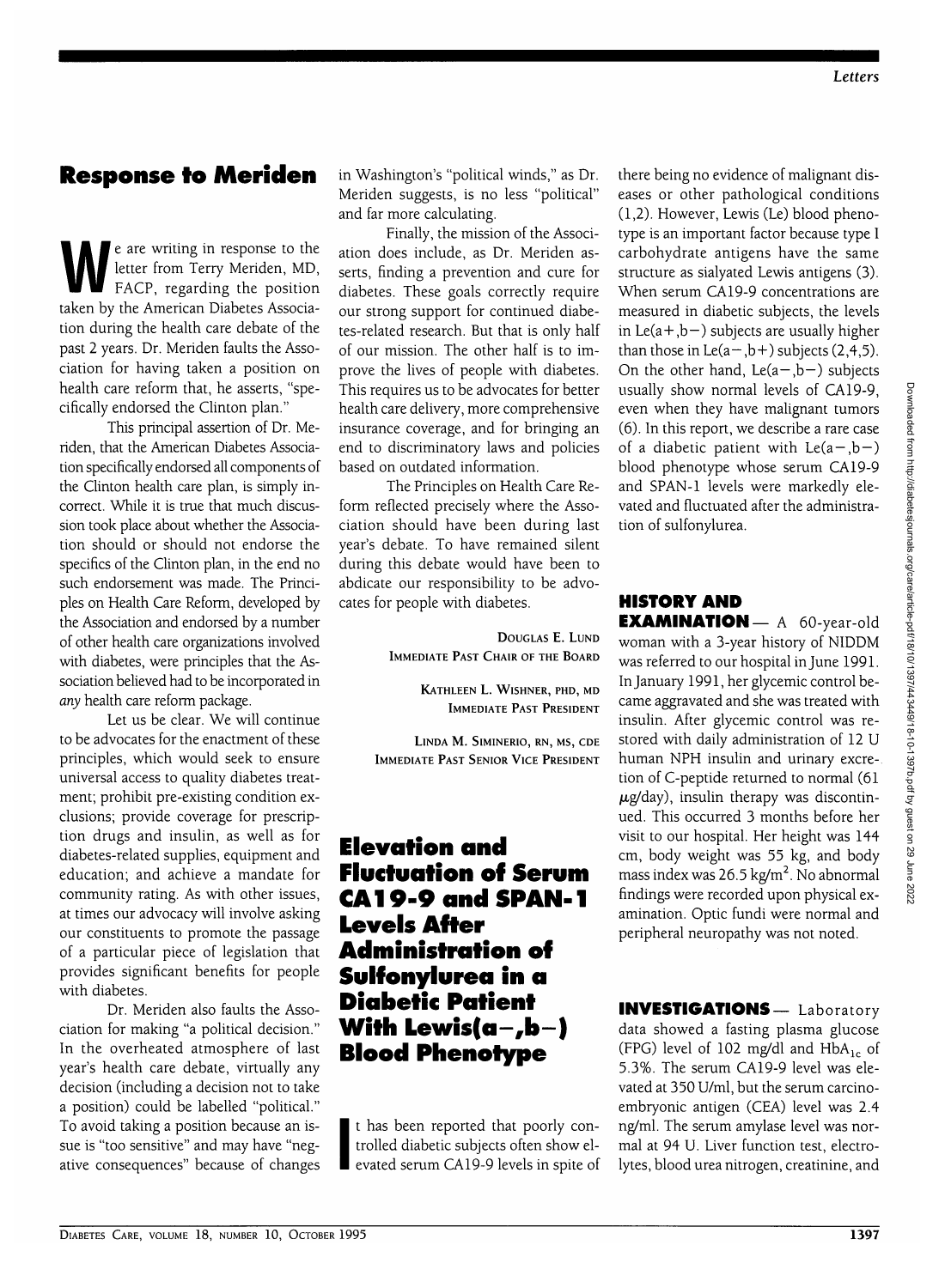

Figure 1—Changes in the patient's FPG, HbA<sub>1c</sub>, CA19-9, and SPAN-1 levels during a 4-year period.

lipids were all within normal ranges. The patient belonged to the  $Le(a-, b-)$  blood phenotype. A chest X ray, ultrasonography and computed tomography of the abdomen, retrograde cholangiopancreatography, and barium enema were performed, showing no abnormal findings. A benign gastric polyp of 1.1 cm in diameter was detected by gastrifiberscopy. A gallium scintigram noted no abnormal accumulation.

Figure 1 shows the changes in the patient's FPG,  $HbA_{1c}$ , CA19-9, and SPAN-1 levels during a 4-year period. In October 1991, the FPG level was 117 mg/ dl, Hb $A_{1c}$  was 6.6%, and the serum CA19-9 level was 133 U/ml (normal <50 U/ml). Because her FPG and  $HbA_{1c}$  levels were elevated at 198 mg/dl and 8.0%, respectively, the patient was administered 20 mg of gliclazide daily beginning in January 1992. The serum CA19-9 level markedly increased to  $>$  1,000 U/ml soon after the start of gliclazide administration. Because her glycemic control became aggravated (FPG 319 mg/dl;  $HbA_{1c}$  13.6%) in November 1992, insulin therapy was started, resulting in an improvement in glycemic control (FPG 145 mg/dl; HbA<sub>1c</sub> 7.1%). The serum CA19-9 level declined

to 208 U/ml in April 1993. When the patient was readministered gliclazide, her serum CA19-9 and SPAN-1 levels (normal <30 U/ml) became markedly elevated again at 1,159 U/ml and 320 U/ml, respectively, in June 1993. Although insulin treatment was started again in December 1993, her glycemic control remained poor (FPG  $>$  200 mg/dl; HbA<sub>1c</sub>: >10%) for 1 year, while serum CA19-9 and SPAN-1 levels gradually declined to 230 U/ml and 85 U/ml, respectively, in July 1994. After being admitted for 1 month in September 1994, the patient's glycemic control was restored (FPG 134 mg/dl; Hb $A_{1c}$  6.5%). During the 4-year observation period, her serum amylase and CEA levels remained within normal ranges.

CONCLUSIONS— The elevation of serum CA19-9 levels has been reported in association with hyperglycemia in diabetic patients without malignant diseases (1,2). It is also known that the Lewis blood phenotype affects the serum CA19-9 levels  $(2,4,5)$  because Le $(a-,b+)$ subjects synthesize less CA19-9 than do

Le( $a + b$ ) subjects because of the competition for substrate between sialyltransferase (involved in the synthesis of the CA19-9) and secretor fucosyltransferase (involved in the synthesis of the Le(b) antigen) (3).

Our case is quite different from those in previous reports because the patient had  $Le(a-,b-)$  blood phenotype and there was no significant correlation between the serum CA19-9 levels and HbA<sub>1c</sub> levels ( $r = 0.31$ ,  $P < 0.3$ ). In addition, the patient's serum CA19-9 and SPAN-1 level, which is not affected by Lewis blood phenotype, were markedly elevated and fluctuated after the administration of sulfonylurea. No malignant disease or chronic pancreatitis (her serum amylase levels were normal) was noted during the 4-year follow-up period. Although the precise mechanism remains to be elucidated, this is an uncommon case presenting marked elevation of serum CA19-9 and SPAN-1 levels after the administration of sulfonylurea.

**KEIJI** YOSHIOKA, MD

From the First Department of Internal Medicine, Matsushita Memorial Hospital, Osaka, Japan.

Address correspondence to Keiji Yoshioka, MD, First Department of Internal Medicine, Matsushita Memorial Hospital, 5-55 Sotojimacho, Moriguchi, Osaka 570, Japan.

# **References**

- 1. Nakamura N, Aoji O, Yoshikawa T, Mori K, Kajiyama S, Kitagawa Y, Kanasuna T, Kondo M: Elevated serum CA19-9 levels in poorly controlled diabetic patients. *Jpn J Ued* 25:278-280, 1986
- 2. Aoki Y, Yanagisawa Y, Ohfusa H, Kawa S, Oguchi H, Furuta S: Elevation of serum CA19-9 in parallel with  $HbA_{1c}$  in a diabetic female with Lewis  $(a+,b-)$  blood group. *Diabetes Res Clin Pract* 13:77-82, 1991
- 3. Hansson GC, Zopf D: Biosynthesis of the cancer-associated sialyl-Le<sup>a</sup> antigen. *J Biol Chem* 260:9388-9392, 1985
- 4. Shimojo N, Naka K, Nakajima C, Ishizaki T, Okuda K, Murai J, Yamamoto M: The